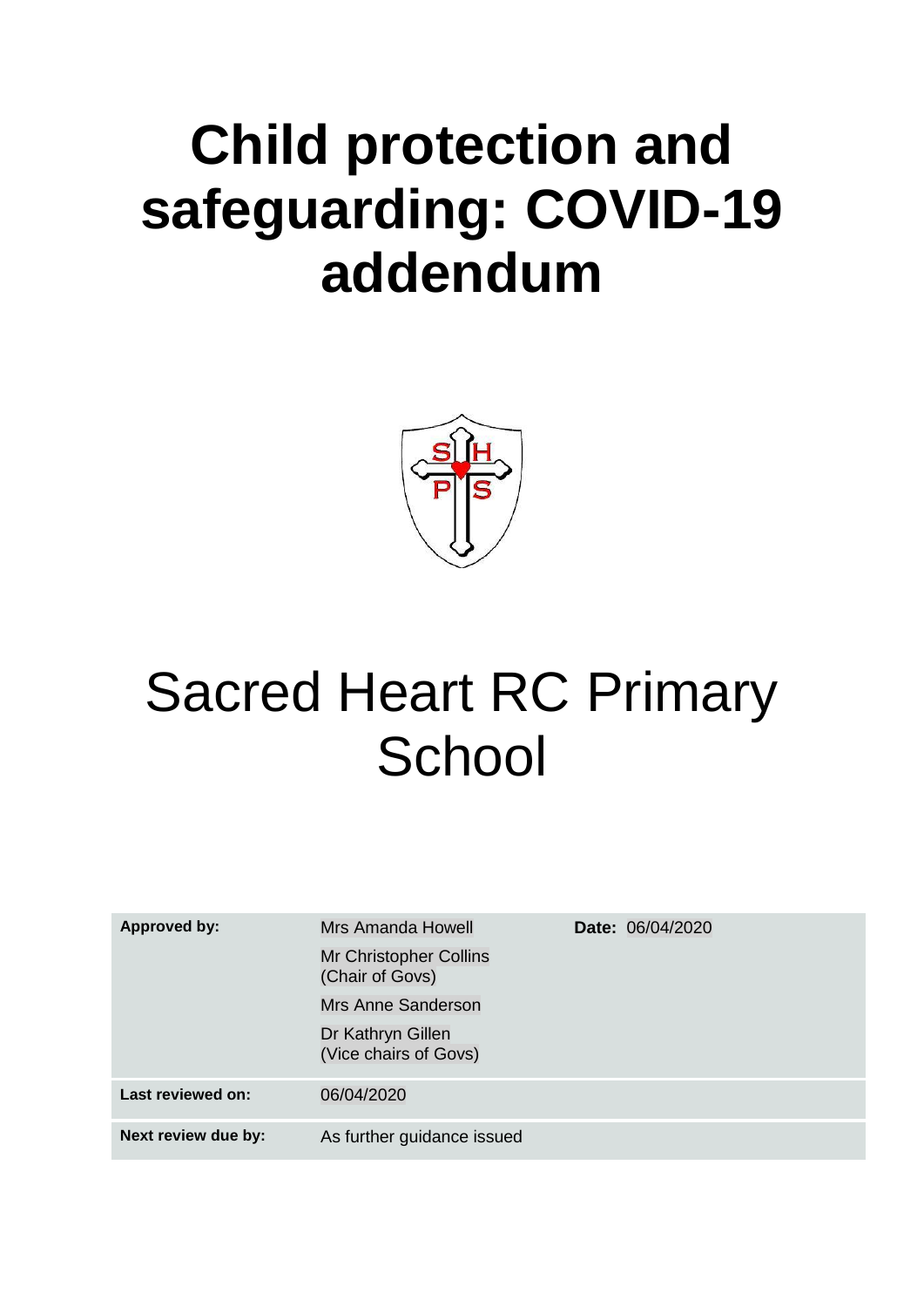# **Contents**

<span id="page-1-0"></span>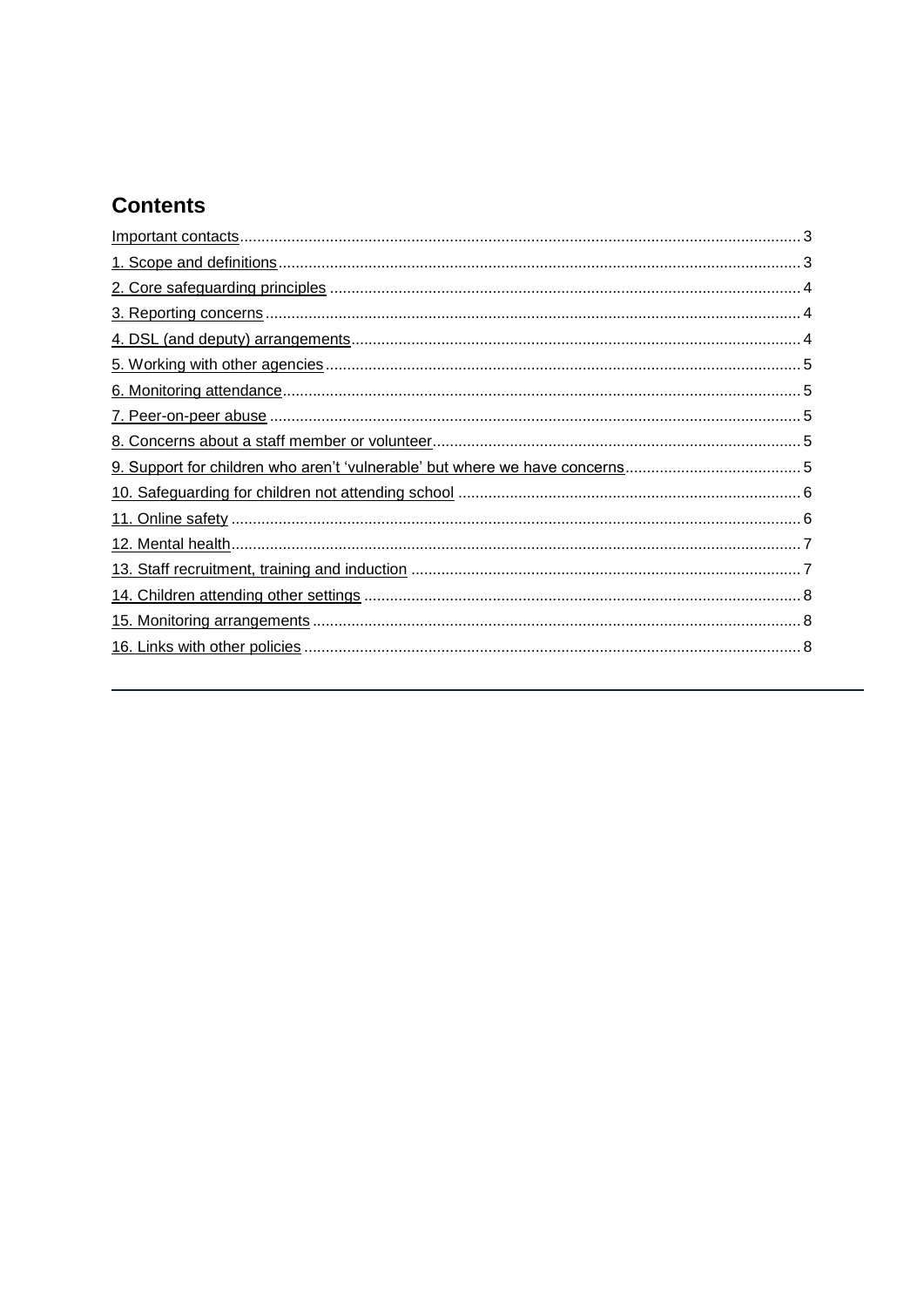## **Important contacts**

| <b>ROLE</b>                                     | <b>NAME</b>                | <b>CONTACT DETAILS</b>                                                                                      |
|-------------------------------------------------|----------------------------|-------------------------------------------------------------------------------------------------------------|
| Designated<br>safeguarding lead<br>(DSL)        | Amanda Howell              | 01429 272684<br>headteacher@hpoolsacredheart.org.uk                                                         |
| Designated<br>safeguarding lead<br>(DSL)        | Amanda Palmer              | 01429 272684<br>shapalmer@hpoolsacredheart.org.uk                                                           |
| Deputy DSL                                      | <b>Michelle Grummett</b>   | 01429 272684<br>shmgrummett@hpoolsacredheart.org.uk                                                         |
| Deputy DSL                                      | Helen Walker               | 01429 272684<br>shhwalker@hpoolsacredheart.org.uk                                                           |
| Lead teacher on site                            | DSL or DDSL on rota        |                                                                                                             |
| Headteacher                                     | Amanda Howell              | 01429 272684                                                                                                |
| Local authority<br>designated officer<br>(LADO) | Phil Curtis.               | Direct line 01429 401844<br>Email phil.curtis@hartlepool.gov.uk<br>Secure email lado@hartlepool.gcsx.gov.uk |
| <b>Hartlepool First</b><br>Contact:             |                            | 01429 284284                                                                                                |
| <b>Emergency Duty</b><br>Team:                  |                            | 08702402994                                                                                                 |
| <b>Chair of Governors</b>                       | <b>Christopher Collins</b> | shccollins@hpoolsacredheart.org.uk                                                                          |

# <span id="page-2-0"></span>**1. Scope and definitions**

This addendum applies during the period of school closure due to COVID-19, and reflects updated advice from our 3 local safeguarding partners and local authority (LA) Hartlepool Borough Council..

It sets out changes to our normal child protection policy in light of the Department for Education's guidance [Coronavirus: safeguarding in schools, colleges and other providers,](https://www.gov.uk/government/publications/covid-19-safeguarding-in-schools-colleges-and-other-providers) and should be read in conjunction with that policy.

Unless covered here, our normal child protection policy continues to apply.

The Department for Education's (DfE's) definition of 'vulnerable children' includes those who:

Have a social worker, including children:

With a child protection plan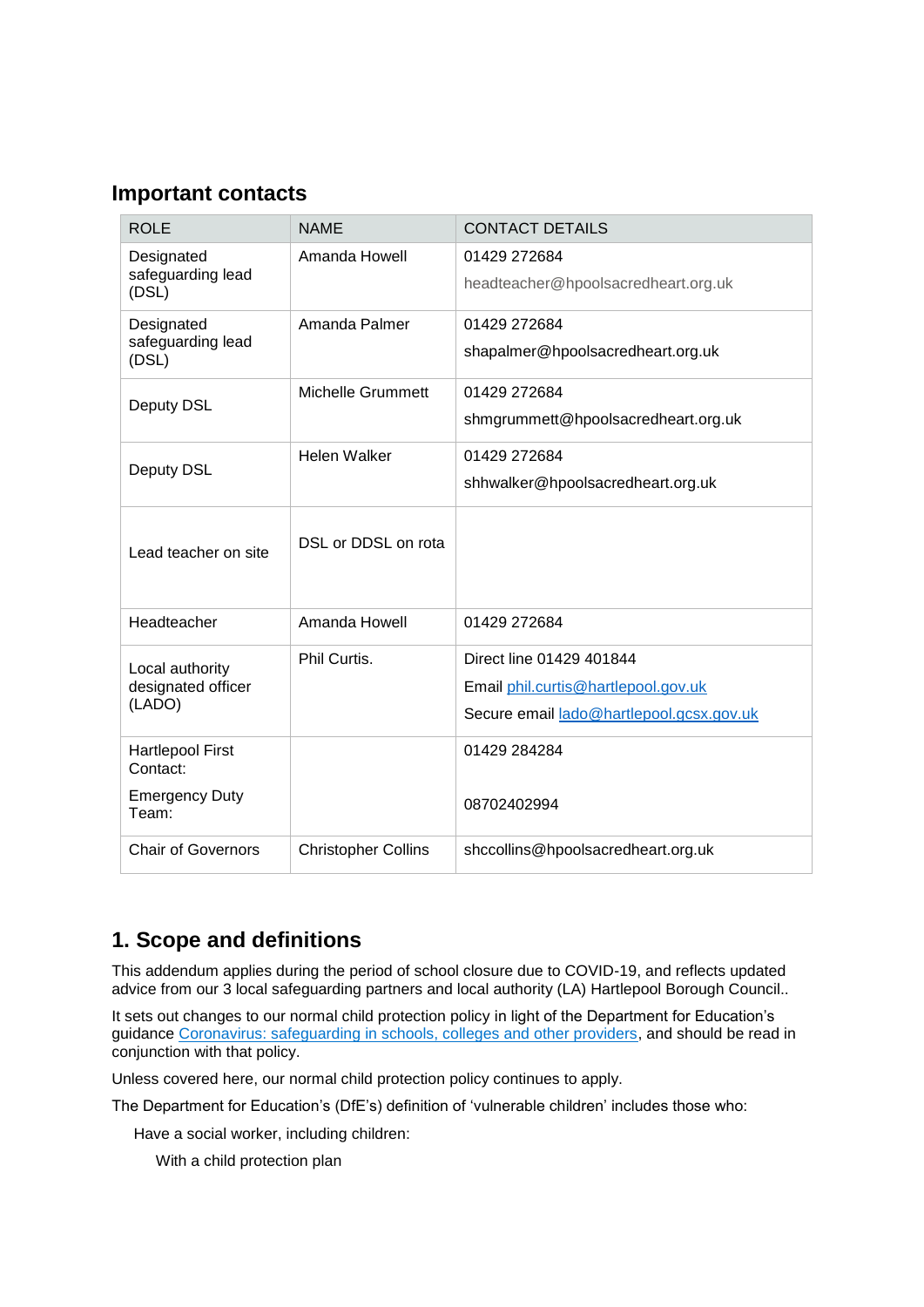Assessed as being in need

Looked after by the local authority

<span id="page-3-0"></span>Have an education, health and care (EHC) plan

# **2. Core safeguarding principles**

We will still have regard to the statutory safeguarding guidance, [Keeping Children Safe in Education.](https://www.gov.uk/government/publications/keeping-children-safe-in-education--2)

Although we are operating in a different way to normal, we are still following these important safeguarding principles:

The best interests of children must come first

- If anyone has a safeguarding concern about any child, they should continue to act on it immediately
- A designated safeguarding lead (DSL) or deputy should be available at all times (see section 4 for details of our arrangements)

It's essential that unsuitable people don't enter the school workforce or gain access to children

Children should continue to be protected when they are online

# <span id="page-3-1"></span>**3. Reporting concerns**

All staff and volunteers must continue to act on any concerns they have about a child immediately. It is still vitally important to do this.

As a reminder, all staff should continue to work with and support children's social workers, where they have one, to help protect vulnerable children.

Pupils or parents with a safeguarding concern should email:

Mrs A Howell

Or Mrs A Palmer

# <span id="page-3-2"></span>**4. DSL (and deputy) arrangements**

We aim to have a trained DSL or deputy DSL on site wherever possible. Details of all important contacts are listed in the 'Important contacts' section at the start of this addendum.

If our DSL (or deputy) can't be in school, they can be contacted remotely.

We will keep all school staff and volunteers informed by email and or text as to who will be the DSL (or deputy) on any given day, and how to contact them.

We will ensure that DSLs (and deputies), wherever their location, know who the most vulnerable children in our school are.

On occasions where there is no DSL or deputy on site, they will be able to be contacted by phone for advice and where necessary they can return to site to support. The teacher on rota is the person who leads and contacts the DSL or Deputy DSL. We aim to have a DSL or Deputy DSL on site at all times.

The teacher on rota will be responsible for liaising with the off-site DSL (or deputy) to make sure they (the teacher) can:

Identify the most vulnerable children in school

Update and manage access to child protection files, where necessary

Liaise with children's social workers where they need access to children in need and/or to carry out statutory assessments

Whenever possible this will be carried out by the DSL or Deputy DSL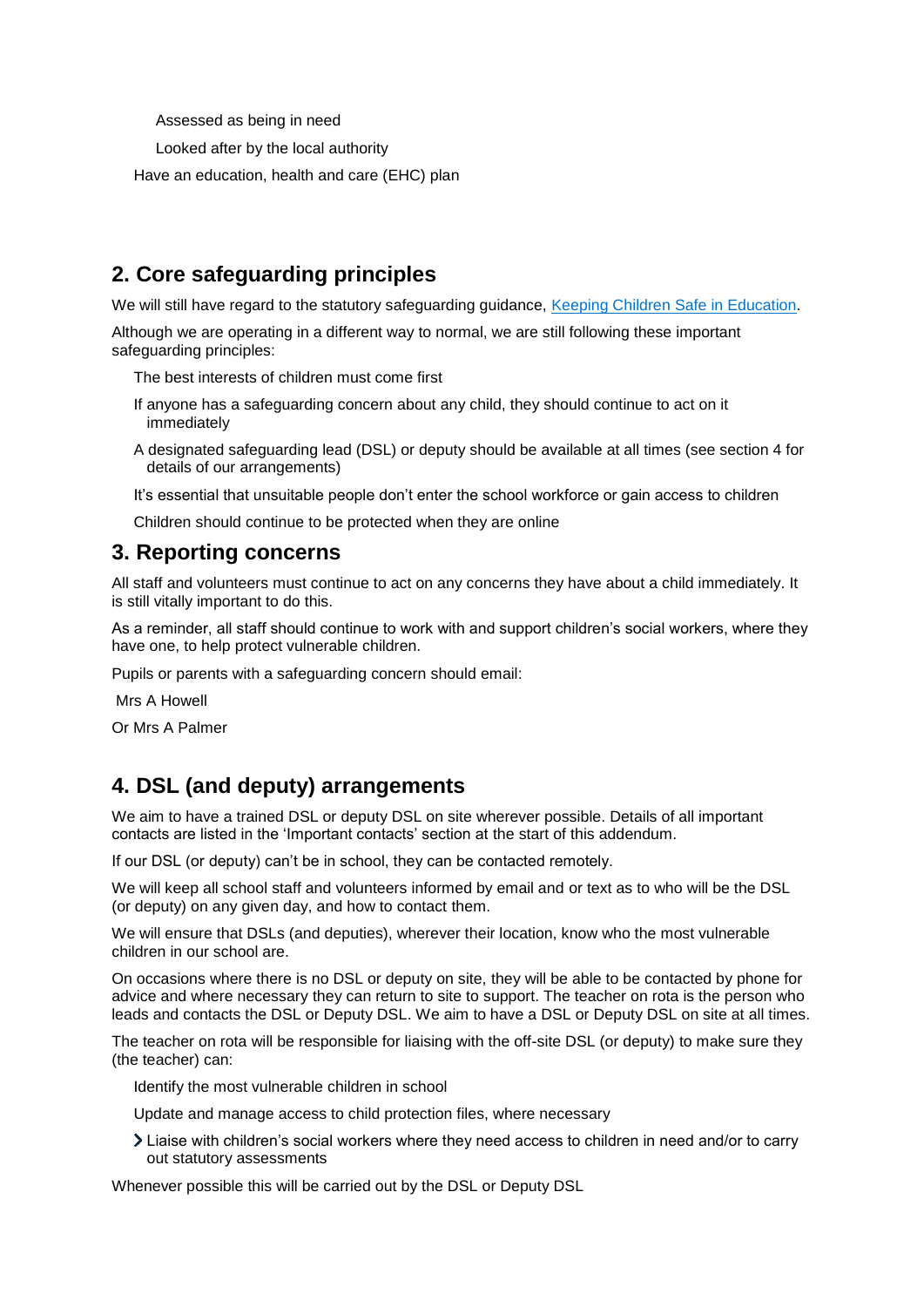# <span id="page-4-0"></span>**5. Working with other agencies**

We will continue to work with children's social care, and with virtual school heads for looked-after and previously looked-after children.

We will continue to update this addendum where necessary, to reflect any updated guidance from:

Our 3 local safeguarding partners

The local authority about children with education, health and care (EHC) plans, the local authority designated officer and children's social care, reporting mechanisms, referral thresholds and children in need.

# <span id="page-4-1"></span>**6. Monitoring attendance**

As most children will not be attending school during this period of school closure, we will not be completing our usual attendance registers or following our usual procedures to follow up on nonattendance.

The exception to this is where any child we expect to attend school during the closure doesn't attend, or stops attending. In these cases we will:

Follow up on their absence with their parents or carers, by making a call to contact.

Notify their social worker, where they have one

We are using the Department for Education's daily online attendance form to keep an accurate record of who is attending school.

We will make arrangements with parents and carers to make sure we have up-to-date emergency contact details, and additional contact details where possible. All pupil contact details are up to date via data collection sheets.

### <span id="page-4-2"></span>**7. Peer-on-peer abuse**

We will continue to follow the principles set out in part 5 of Keeping Children Safe in Education when managing reports and supporting victims of peer-on-peer abuse.

Staff should continue to act on any concerns they have immediately.

### <span id="page-4-3"></span>**8. Concerns about a staff member or volunteer**

We will continue to follow the principles set out in part 4 of Keeping Children Safe in Education.

Staff should continue to act on any concerns they have immediately.

We will continue to refer adults who have harmed or pose a risk of harm to a child or vulnerable adult to the Disclosure and Barring Service (DBS).

We will continue to refer potential cases of teacher misconduct to Hatlepool LADO Phil Curtis

[phil.curtis@hartlepool.gov.uk](mailto:phil.curtis@hartlepool.gov.uk)

And the Teaching Regulation Agency where necessary. We will do this using the email address [Misconduct.Teacher@education.gov.uk](mailto:Misconduct.Teacher@education.gov.uk) for the duration of the COVID-19 period, in line with government guidance.

## <span id="page-4-4"></span>**9. Support for children who aren't 'vulnerable' but where we have concerns**

We have the option to offer places in school to children who don't meet the Department for Education's definition of 'vulnerable', but who we have safeguarding concerns about. We will work with parents/carers to do this.

If these children will not be attending school, we will put a contact plan in place, as explained in section 10.1 below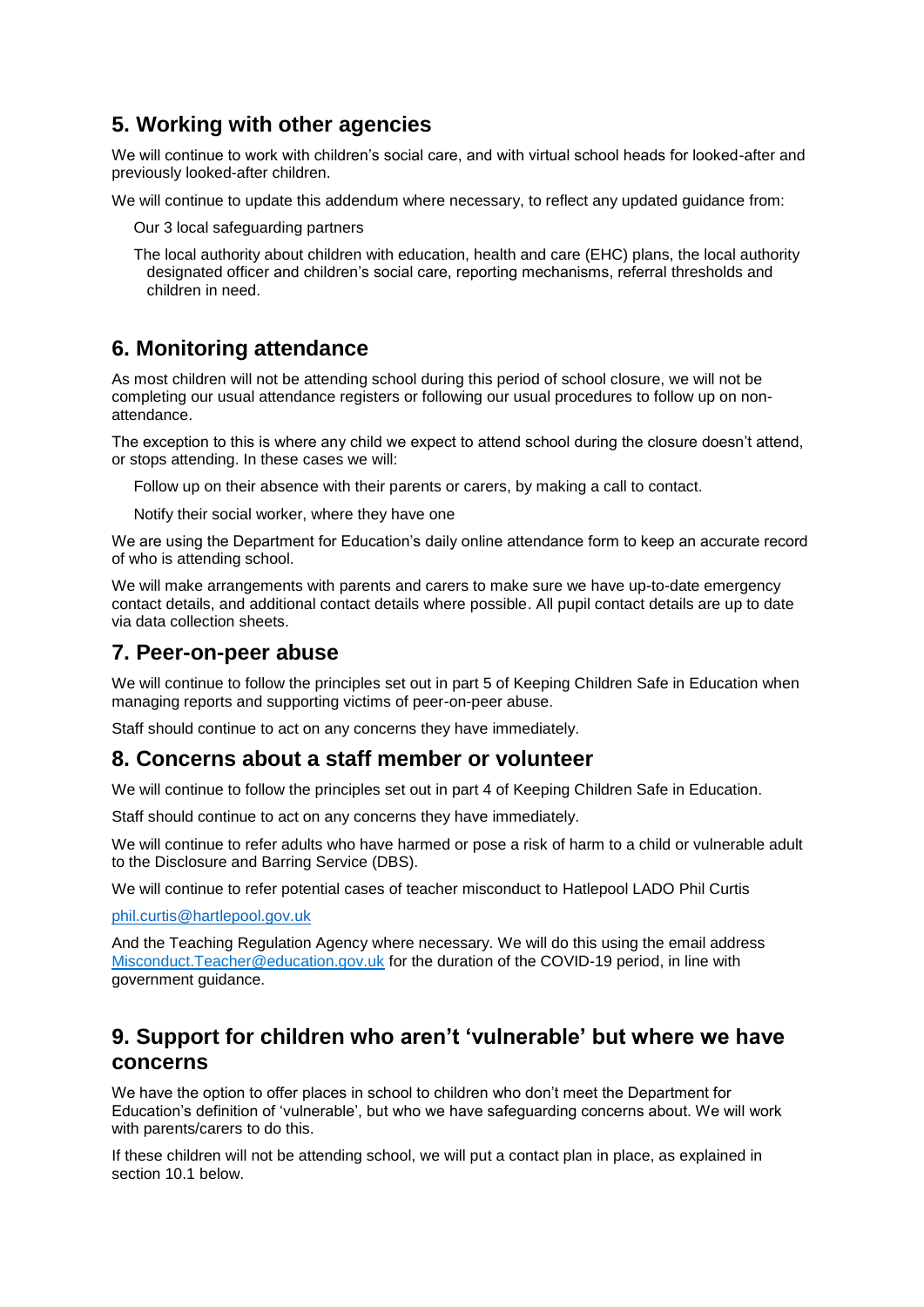# <span id="page-5-0"></span>**10. Safeguarding for children not attending school**

#### **10.1 Contact plans**

We have contact plans for children with a social worker and children who we have safeguarding concerns about, for circumstances where:

They won't be attending school (for example where the school, parent/carer and social worker, if relevant, have decided together that this wouldn't be in the child's best interests); or

They would usually attend but have to self-isolate

These plans set out:

How often the school will make contact

Which staff member(s) will make contact

> How they will make contact

We have agreed these plans with children's social care where relevant, and will review them on a daily/weekly basis.

If we can't make contact, we will visit the address, contact social services or contact police.

#### **10.2 Safeguarding all children**

Staff and volunteers are aware that this difficult time potentially puts all children at greater risk.

Staff and volunteers will continue to be alert to any signs of abuse, or effects on pupils' mental health that are also safeguarding concerns, and act on concerns immediately. In particular, children are likely to be spending more time online (see section 11 below).

## <span id="page-5-1"></span>**11. Online safety**

#### **11.1 In school**

We will continue to have appropriate filtering and monitoring systems in place in school.

If IT staff are unavailable, our contingency plan is to make contact with ONE IT who are using skeleton staff and also we have direct contact with IT technician for school.

#### **11.2 Outside school**

Where staff are interacting with children online, they will continue to follow our existing staff behaviour policy/code of conduct/IT acceptable use policy.

Acceptable use of technology, staff/pupil relationships and communication, including the use of social media policies are all still applicable in school.

Staff will continue to be alert to signs that a child may be at risk of harm online, and act on any concerns immediately, following our reporting procedures as set out in section 3 of this addendum.

We will make sure children know how to report any concerns they have back to our school, and signpost them to other sources of support too.

#### **11.3 Working with parents and carers**

We will make sure parents and carers:

Are aware of the potential risks to children online and the importance of staying safe online

- Know what our school is asking children to do online, including what sites they will be using and who they will be interacting with from our school
- Are aware that they should only use reputable online companies or tutors if they wish to supplement the remote teaching and resources our school provides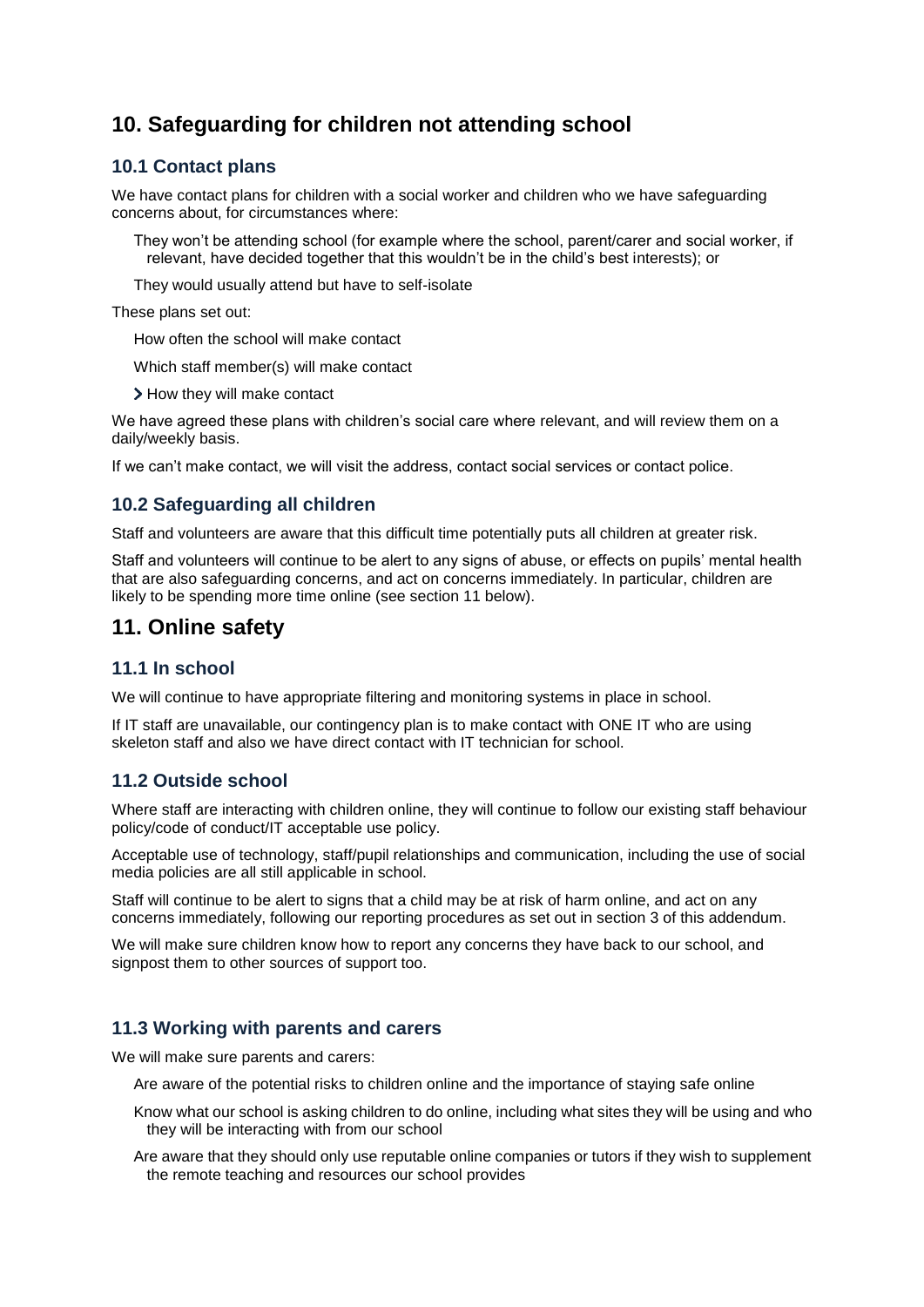<span id="page-6-0"></span>Know where else they can go for support to keep their children safe online

Parent/carers all have a letter with packs of work to detail keeping children safe online.

## **12. Mental health**

Where possible, we will continue to offer our current support for pupil mental health for all pupil. Claire Willis, family liaison officer has made contact and informed parents she is available on 01429 272747.

We will also signpost all pupils, parents and staff to other resources to support good mental health at this time.

When setting expectations for pupils learning remotely and not attending school, teachers will bear in mind the potential impact of the current situation on both children's and adults' mental health.

## <span id="page-6-1"></span>**13. Staff recruitment, training and induction**

#### **13.1 Recruiting new staff and volunteers**

We continue to recognise the importance of robust safer recruitment procedures, so that adults and volunteers who work in our school are safe to work with children.

We will continue to follow our safer recruitment procedures, and part 3 of Keeping Children Safe in Education.

In urgent cases, when validating proof of identity documents to apply for a DBS check, we will initially accept verification of scanned documents via online video link, rather than being in physical possession of the original documents. This approach is in line with revised guidance from the DBS.

New staff must still present the original documents when they first attend work at our school.

We will continue to do our usual checks on new volunteers, and do risk assessments to decide whether volunteers who aren't in regulated activity should have an enhanced DBS check, in accordance with paragraphs 167-172 of Keeping Children Safe in Education.

#### **13.2 Staff 'on loan' from other schools**

We will assess the risks of staff 'on loan' working in our school, and seek assurance from the 'loaning' school that staff have had the appropriate checks. Amanda Howell will carry out a risk assessment if and when needed.

We will also use the DBS Update Service, where these staff have signed up to it, to check for any new information.

#### **13.3 Safeguarding induction and training**

We will make sure staff and volunteers are aware of changes to our procedures and local arrangements.

New staff and volunteers will continue to receive:

- A safeguarding induction
- A copy of our children protection policy (and this addendum)

Keeping Children Safe in Education part 1

We will decide on a case-by-case basis what level of safeguarding induction staff 'on loan' need. In most cases, this will be:

A copy of our child protection policy and this addendum

Confirmation of local processes

Confirmation of DSL arrangements

#### **13.4 Keeping records of who's on site**